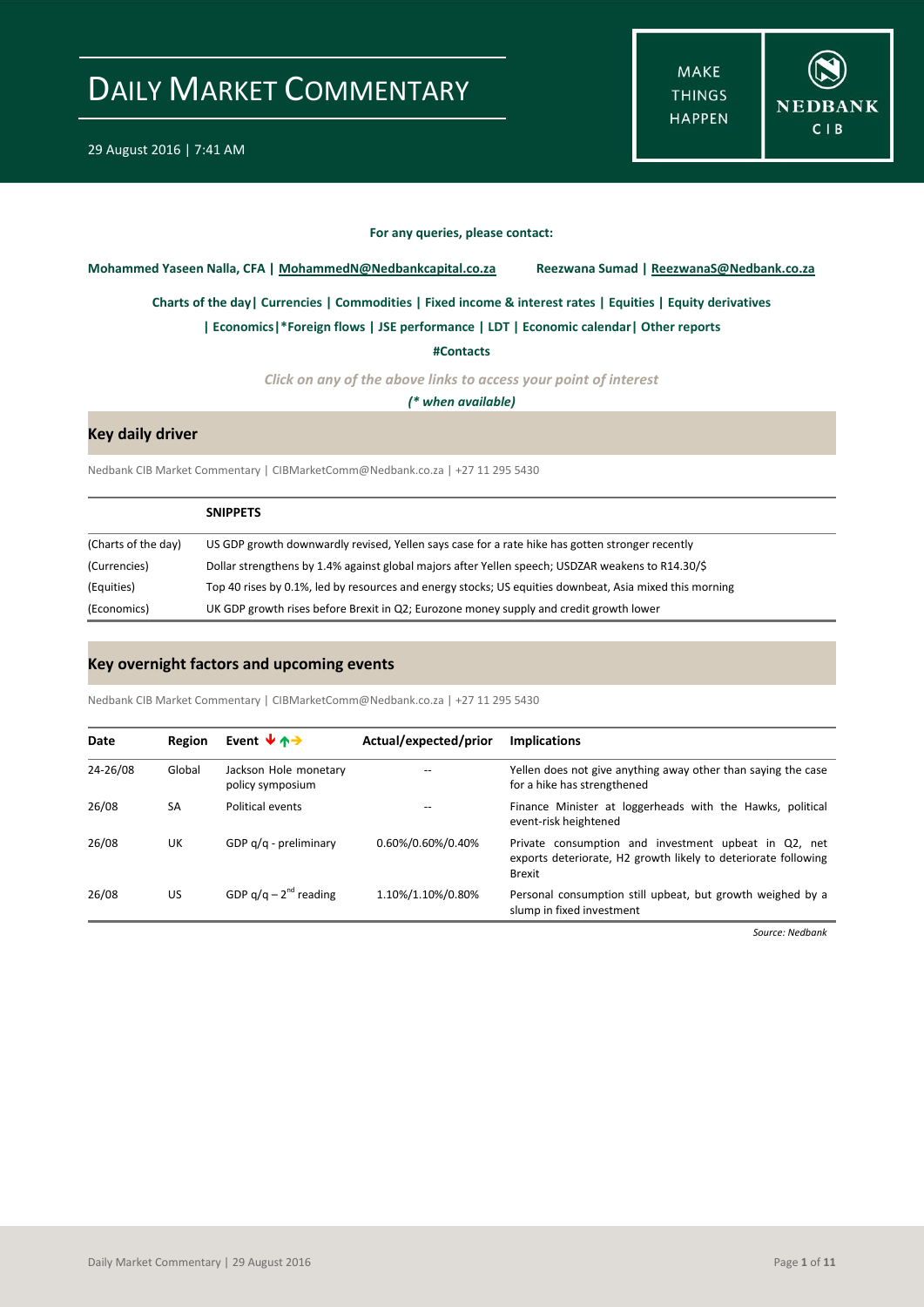# <span id="page-1-0"></span>**Charts of the day** [back to top](#page-0-0) back to top

Nedbank CIB Market Commentary | CIBMarketComm@Nedbank.co.za | +27 11 295 5430

- US GDP growth was revised to 1.1% in Q2 (from 1.2% previously reported), up from 0.8% growth in Q1 and in line with forecasts. Personal consumption growth surged to 4.4% from 1.6% q/q in Q1, led by employment and wage gains.
- Consumption of motor vehicles and other durable items surged, along with nondurables excluding gasoline. Personal incomes rose by 4.1% q/q, from 1.3% growth in Q1, as a result of higher wages, salaries and supplemental income. Net exports surged on the back of a 1.2% q/q increase in exports.
- In contrast, gross private investment slumped by 9.7% q/q, from -3.3% in Q1. Investment in non-residential structures, equipment and residential structures declined sharply. Government spending also contracted in Q2, due to lower defence spending.
- Janet Yellen said that the economy continues to strengthen, while the labour market remains upbeat, but investment and global demand still remains soft. She indicated that the case for a rate hike has gotten stronger in recent months as the economy continues to improve, nearing full employment and price stability, but that the decision to hike rates will be data-dependent, and monetary policy is not on a pre-set course.
- The Fed expects moderate economic growth and for inflation to reach 2% over the next few years. This will warrant gradual increases in the Fed funds rate. Yellen discussed the effectiveness of the Fed funds rate as a tool to be used during recessions. She anticipates that the Fed funds rate will be substantially more than 3% when a recession does hit, so that means the FOMC will still be able to cut rates by that margin to combat a recession. Yellen stressed that the Fed is not considering additional tools or policy frameworks, but fiscal policy will play an important role during economic downturns. She concluded by stressing that monetary policy will be able to respond effectively during downturns.
- Consumer spending is the key driver of economic growth, which will likely persist over the medium term as labour market gains remain upbeat. Although Fed policymakers have recently sounded hawkish, inflation remains very low and global event risk is still present. However, should economic momentum be sustained, and inflationary pressures start to emerge, the risk of a Fed hike by year-end will increase. Yellen's address this afternoon will be key in informing market expectations of Fed rate hikes towards year-end and beyond.

**Economic surprise index deteriorates in August**



#### **Inflationary pressures non-existent**



*Source: Bloomberg, Nedbank*





*Source: Bloomberg, Nedbank*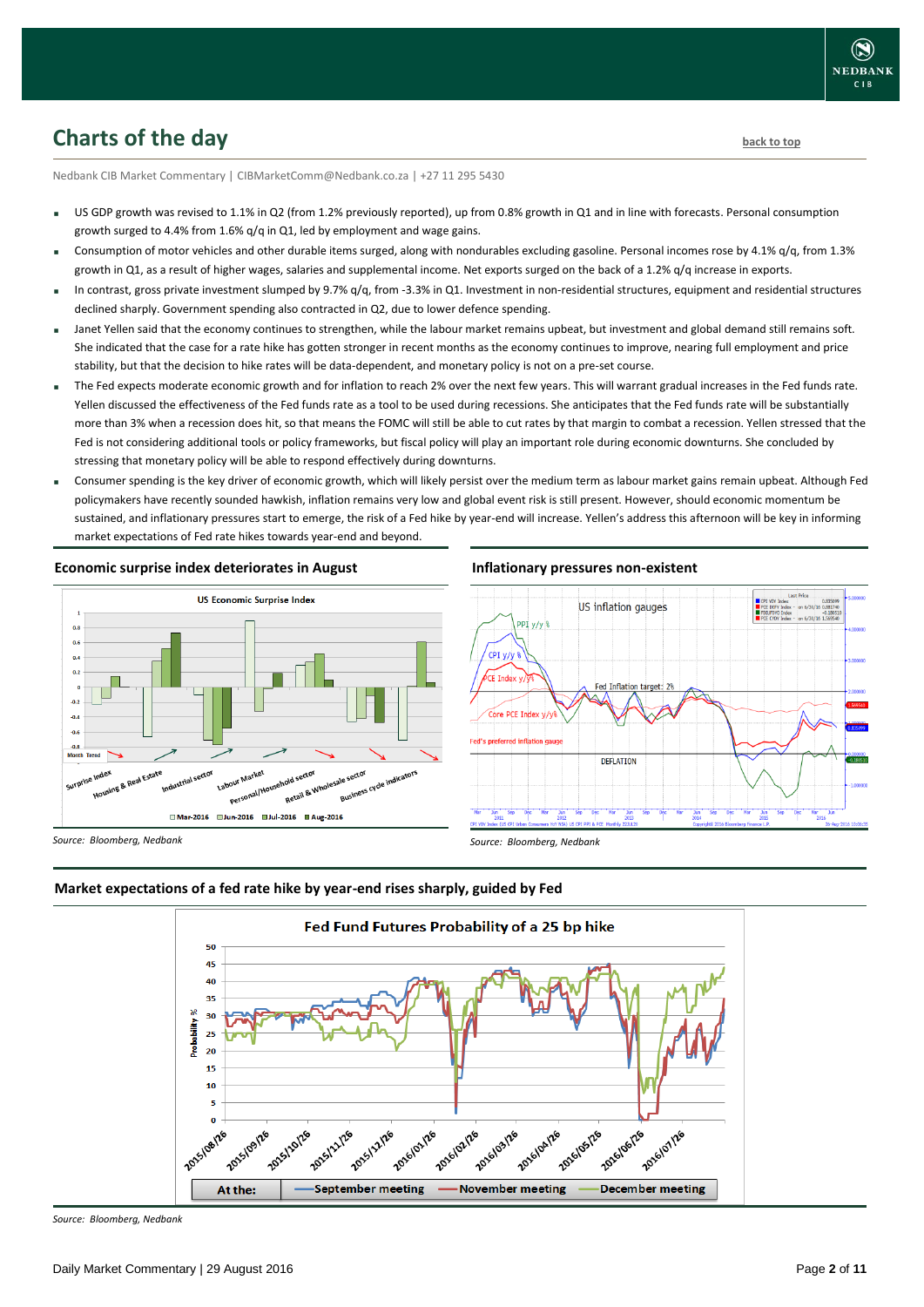

### <span id="page-2-0"></span>**Currencies [back to top](#page-0-0)**

Business Banking FX | +27 11 535 4003 | Corporate FX | +2711 535 4002 | Institutional FX | +2711 535 4005

- On Friday, the local session opened with the rand trading at 14.2000. Focus remained firmly on the Janet Yellen speech at Jackson Hole together with the political fight surrounding Finance Minister Gordhan. The early session was pretty steady with the rand trading between 14.12 and 14.17. Eventually some good offshore selling saw the rand push stronger towards 14.04/05. Initially there seemed to be some confusion around Yellen's comments as the rand traded quite erratically between 13.96 and 14.15 eventually closing the local session around 14.08. Eventually though some sort of order prevailed through the New York session and the market took comments from various Fed personnel as being hawkish and the dollar strengthened across the board with the rand trading as high as 14.3700 This morning we open trading at 14.3350, EURZAR is trading at 16.0600 and GBP ZAR is trading at 18.8100.
- International markets saw most majors influenced by the stronger dollar as the day drew to a close. Euro and Cable both closing the day weaker, at 1.1258 and 1.3190 respectively. This morning they open weaker at 1.1207 and 1.3129. Gold remained steady on the day, but lost ground in Asia this morning.
- US PSCE this afternoon otherwise we could see quieter markets with the UK on holiday today.
- The fate of the local currency continues to remain at the mercy of news headlines, and any further developments around Fin Min Gordhan which could have either positive or negative impact on the rand.

| <b>Majors</b>                   | Last price | $\%$ $\Delta$<br>$-1d$ | $\sqrt{\Delta}$<br><b>MTD</b> | $\%$ $\Delta$<br><b>YTD</b> | <b>Month</b><br>trend | <b>USD</b> trend    |
|---------------------------------|------------|------------------------|-------------------------------|-----------------------------|-----------------------|---------------------|
| <b>GBPUSD</b>                   | 1.31       | $-0.08$                | $-0.79$                       | $-10.91$                    | ⊕                     | USD strength        |
| <b>EURUSD</b>                   | 1.12       | 0.07                   | 0.29                          | 3.13                        | ⇑                     | USD weakness        |
| <b>USDJPY</b>                   | 102.25     | 0.40                   | 0.19                          | $-14.93$                    | ♠                     | USD strength        |
| <b>USDAUD</b>                   | 1.32       | 0.16                   | 0.64                          | $-3.42$                     | ♠                     | USD strength        |
| <b>Rand crosses</b>             | Last price | $% \Delta$<br>$-1d$    | $\% \Delta$<br><b>MTD</b>     | $\% \Delta$<br><b>YTD</b>   | <b>Month</b><br>trend | <b>ZAR</b> trend    |
| <b>USDZAR</b>                   | 14.33      | $-0.31$                | 3.22                          | $-7.49$                     | ♠                     | ZAR weakness        |
| <b>GBPZAR</b>                   | 18.80      | $-0.32$                | 2.43                          | $-17.58$                    | ♠                     | ZAR weakness        |
| <b>FURZAR</b>                   | 16.05      | $-0.22$                | 3.48                          | $-4.59$                     | ⇑                     | ZAR weakness        |
| <b>AUDZAR</b>                   | 10.82      | $-0.39$                | 2.41                          | $-4.19$                     | ⇑                     | <b>ZAR</b> weakness |
| ZARJPY                          | 7.14       | 0.71                   | $-2.82$                       | $-8.04$                     | ⊕                     | ZAR weakness        |
| <b>African FX</b>               | Last price | $\%$ $\Delta$<br>$-1d$ | $\% \Delta$<br><b>MTD</b>     | $\% \Delta$<br><b>YTD</b>   | <b>Month</b><br>trend | <b>ZAR</b> trend    |
| ZARMWK (Malaw ian kw acha)      | 50.31      | $-1.20$                | $-2.89$                       | 16.62                       | ⊕                     | <b>ZAR</b> weakness |
| ZARBWP (Botsw ana pula)         | 0.75       | $-1.15$                | $-1.42$                       | 3.12                        | ⊕                     | ZAR weakness        |
| ZARKES (Kenyan shilling)        | 7.08       | 0.28                   | $-3.08$                       | 7.15                        | ⊕                     | <b>ZAR</b> weakness |
| ZARMUR (Mauritian rupee)        | 2.45       | $-0.89$                | $-3.80$                       | 5.70                        | ⊕                     | <b>ZAR</b> weakness |
| ZARNGN (Nigerian naira)         | 22.01      | $-1.11$                | $-4.36$                       | 70.94                       | ⊕                     | ZAR weakness        |
| ZARGHS (Ghanian cedi)           | 0.28       | 0.00                   | $-2.24$                       | 13.33                       | ⊕                     | ZAR weakness        |
| ZARZMW (Zambian kw acha)        | 0.68       | $-1.03$                | $-7.62$                       | $-4.11$                     | ⊕                     | ZAR weakness        |
| ZARMZN (Mozambican metical)     | 5.05       | $-1.11$                | 2.86                          | 62.94                       | ⇑                     | ZAR strength        |
| Source: Bloomberg & Nedbank CIB | Time       |                        | 2016/08/29 07:22              |                             |                       |                     |

Possible trading range: 14.2000-14.5000.

*\*Please note that the sign on the % change reflects the change on the headline number. The narrative indicates the trend direction over the month. For trade in any of these currencies, contact our FX dealing desks*



#### **USDZAR**

*Source: Bloomberg, Nedbank*

### **EUR/USD**



*Source: Bloomberg, Nedbank*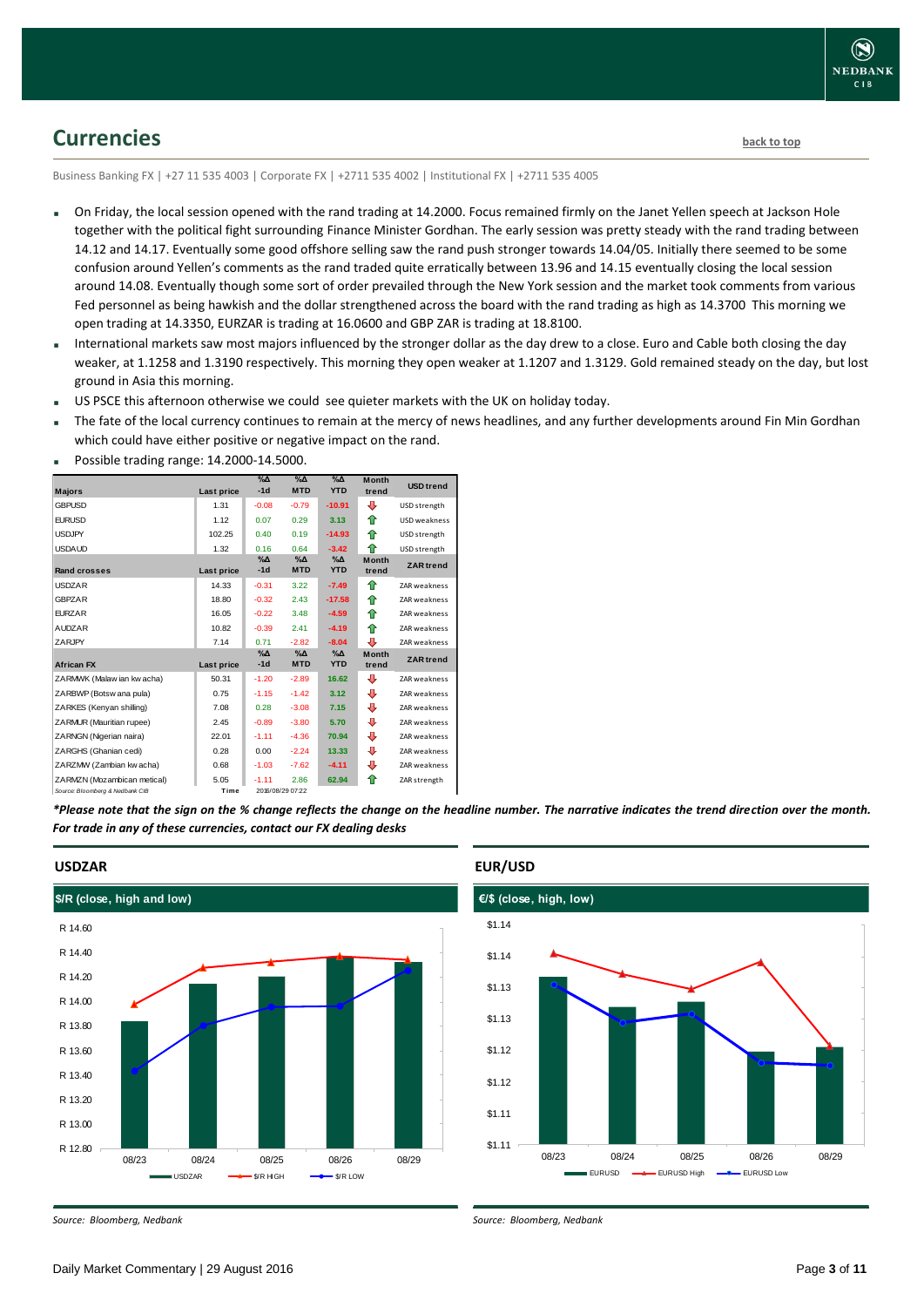# <span id="page-3-0"></span>**Commodities [back to top](#page-0-0)**

Nedbank CIB Market Commentary | CIBMarketComm@Nedbank.co.za | +27 11 295 5430| +27 11 535 4038

- Gold continued to edge lower in its longest stretch of declines since May, as safe haven demand dwindles amid rising Fed rate hike probabilities. Due to the hawkish Fed outlook and a consequently stronger dollar, demand for gold has declined and will likely continue over the near term and extend further lower should a Fed rate hike actually materialise thus year.
- Brent crude edged lower due to the stronger dollar and also as markets remain uncertain as to whether OPEC will actually stabilise supplies by imposing on a production freeze. The oil price is expected to remain below the \$50/bbl. mark in the near term unless OPEC surprises markets with a change in supplies or production.

| <b>Commodities</b>              | Last price | $\% \Delta$<br>$-1d$ | $\% \Delta$<br><b>MTD</b> | $\% \Delta$<br><b>YTD</b> | <b>Month</b><br>trend |
|---------------------------------|------------|----------------------|---------------------------|---------------------------|-----------------------|
| Brent near future (\$)          | 49.32      | $-1.20$              | 16.16                     | 32.30                     | ⇑                     |
| WTI crude (\$)                  | 46.97      | $-1.41$              | 12.91                     | 26.81                     | ⇑                     |
| Gold spot (\$)                  | 1 318.87   | $-0.17$              | $-2.40$                   | 24.17                     | J                     |
| Platinum spot (\$)              | 1 074.35   | 0.05                 | $-6.46$                   | 20.23                     | J                     |
| SA w hite maize spot (R)        | 4 244.00   | 0.31                 | 0.88                      | $-8.95$                   | 11                    |
| Source: Bloomberg & Nedbank CIB | Time       |                      | 2016/08/29 07:22          |                           |                       |

#### **Platinum vs Gold**



#### **Brent Crude vs West Texas Intermediate**



*Source: Bloomberg*

*Source: Bloomberg*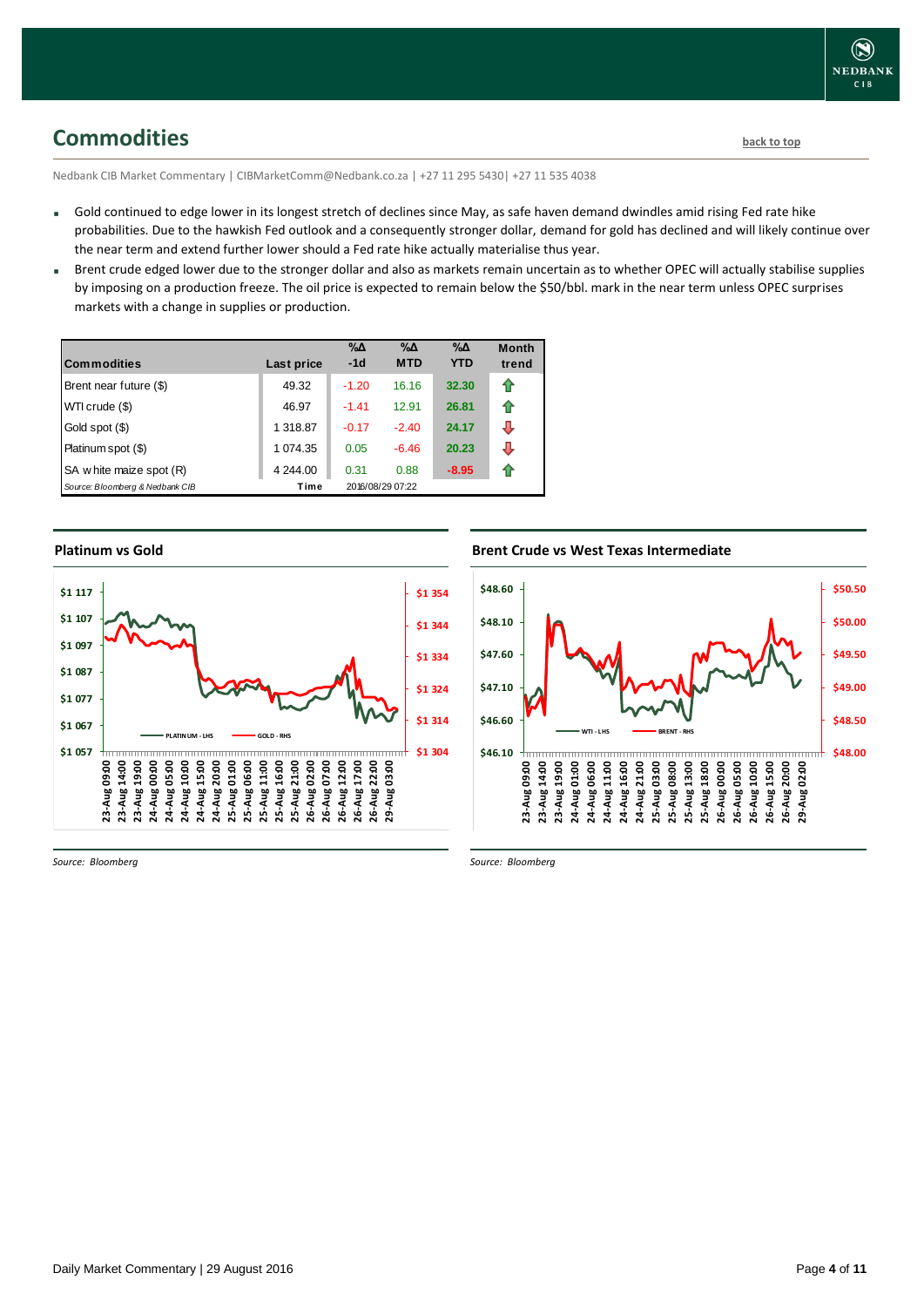# <span id="page-4-0"></span>**Fixed income and interest rates back to the line of the set of the set of the set of the set of the set of the set of the set of the set of the set of the set of the set of the set of the set of the set of the set of th**

Bond flow sales |+2711 535 4021 | Corporate Money Markets | +2711 535 4007 | Business Bank Money Markets | +2711 535 4006

|                                 |                 | Δ<br>1 <sub>d</sub> | Δ<br><b>MTD</b>  | Δ<br><b>YTD</b> | <b>Month</b> |
|---------------------------------|-----------------|---------------------|------------------|-----------------|--------------|
| <b>Bonds</b>                    | Last price<br>% | bps                 | bps              | bps             | trend        |
|                                 |                 |                     |                  |                 |              |
| R203-1 yrs                      | 7.91            | 18.86               | 42.76            | $-61.24$        | ♠            |
| R208-4.6 yrs                    | 8.40            | 2.30                | 29.90            | $-100.90$       | 合            |
| R186-10.3 yrs                   | 8.96            | 0.10                | 32.50            | $-80.10$        | ⇮            |
| R2048-31.5 yrs                  | 9.57            | 0.00                | 23.20            | $-83.10$        | ⇮            |
| <b>US 10 yr</b>                 | 1.62            | $-1.41$             | 16.19            | $-65.41$        | 合            |
| <b>UK 10 yr</b>                 | 0.56            | $-1.40$             | $-17.66$         | $-71.22$        | ⇩            |
| German 10 yr                    | $-0.07$         | 2.86                | $-39.50$         | $-111.45$       | ⇩            |
| Japan 10 yr                     | $-0.07$         | $-4.29$             | $-64.74$         | $-125.28$       | ⊕            |
|                                 |                 | Δ                   | Δ                | Δ               | <b>Month</b> |
| <b>Money Market</b>             | Last price      | 1 <sub>d</sub>      | <b>MTD</b>       | <b>YTD</b>      | trend        |
|                                 | $\%$            | bps                 | bps              | bps             |              |
| SA repo rate                    | 7.00            | 0.00                | 0.00             | 75.00           |              |
| SA prime rate                   | 10.50           | 0.00                | 0.00             | 75.00           | ⇨            |
| SA CPI (MTD = previous month)   | 6.00            |                     | $-30.00$         |                 | ⊕            |
| SA 3m JIBAR                     | 7.36            | 0.00                | 0.80             | 73.30           | 合            |
| SA 3m NCD                       | 7.38            | 5.00                | 2.50             | 77.50           | 合            |
| SA 6m NCD                       | 8.08            | 12.50               | 17.50            | 56.25           | 合            |
| SA 12m NCD                      | 8.68            | 15.00               | 10.00            | 23.75           | 合            |
| US 3m LIBOR                     | 0.83            | 0.41                | 7.43             | 22.07           | ⇑            |
| UK 3m LIBOR                     | 0.39            | 0.25                | $-10.42$         | $-20.07$        | ⊕            |
| Japan 3m LIBOR                  | $-0.04$         | $-0.32$             | $-1.81$          | $-10.63$        | ⊕            |
| Source: Bloomberg & Nedbank CIB | Time            |                     | 2016/08/29 07:22 |                 |              |

| Month  |                                  |                    | Δ<br>1 <sub>d</sub> | Δ<br><b>MTD</b> | Δ<br><b>YTD</b> | <b>Month</b> |
|--------|----------------------------------|--------------------|---------------------|-----------------|-----------------|--------------|
| trend  | <b>FRAs and Swaps</b>            | Last price<br>$\%$ | bps                 | bps             | bps             | trend        |
|        | 3X6 FRA                          | 7.57               | 0.00                | 17.00           | 15.50           |              |
| ⇮      |                                  |                    |                     |                 |                 | ⇑            |
| ✿      | 6X9 FRA                          | 7.67               | 0.00                | 18.00           | $-10.50$        | ⇮            |
| ⇮      | 9X12 FRA                         | 7.75               | 0.00                | 22.00           | $-50.00$        | 合            |
| 合      | <b>18X21 FRA</b>                 | 7.81               | 1.00                | 17.00           | $-120.00$       | 合            |
| 合      | SA 2yr Sw ap                     | 7.69               | 0.20                | 15.00           | $-47.10$        | 合            |
| ⊕      | SA 3yr Sw ap                     | 7.79               | 0.45                | 18.45           | $-75.15$        | 合            |
| ⊕      | SA 5yr Swap                      | 8.02               | $-0.50$             | 24.00           | $-97.50$        | ⇑            |
| ⊕      | SA 10yr Swap                     | 8.49               | 10.50               | 36.50           | $-97.50$        | 合            |
| Month  | SA 15yr Swap                     | 8.55               | 9.50                | 38.00           | $-110.75$       | ♠            |
| trend  |                                  |                    | Δ                   | Δ               | Δ               | <b>Month</b> |
|        |                                  |                    |                     |                 |                 |              |
|        | <b>Spreads</b>                   | Last price         | 1 <sub>d</sub>      | <b>MTD</b>      | <b>YTD</b>      | trend        |
| ⇛      |                                  | $\frac{9}{6}$      | bps                 | bps             | bps             |              |
| ⇛      | 2v10v                            | $-0.81$            | $-10.30$            | $-21.50$        | 50.40           | ⊕            |
| ⊕      | 3v10v                            | $-0.60$            | $-10.05$            | $-18.05$        | 22.35           | ⊕            |
| 合      | R186-R203                        | 1.24               | $-18.76$            | $-10.26$        | $-18.86$        | ⊕            |
| 合      | R2048-R186                       | 0.61               | $-0.10$             | $-9.30$         | $-3.00$         | ⊕            |
|        | 5y-R186                          | $-0.94$            | $-0.60$             | $-8.50$         | $-17.40$        | ⊕            |
| ⇑      | 10y-R186                         | $-0.58$            | 10.40               | 4.00            | $-17.40$        | ⇑            |
| 合      | 15y-R186                         | $-0.51$            | 9.40                | 5.50            | $-30.65$        | 合            |
| ⇑<br>⊕ | SA 5yr CDS spread - basis points | 257.50             | 20.50               | 4.50            | $-78.50$        | ✿            |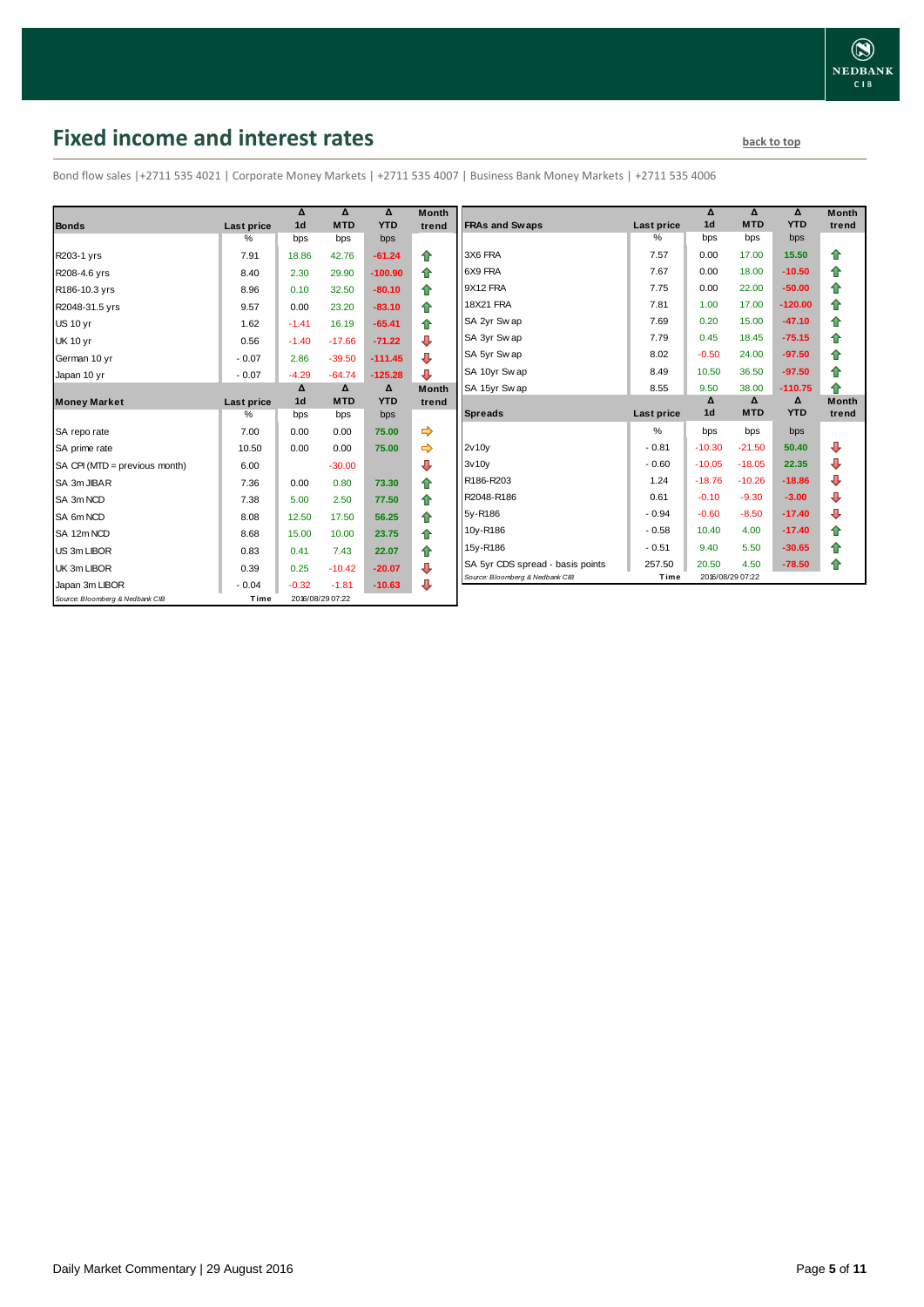# <span id="page-5-0"></span>**Equities [back to top](#page-0-0)**

Cash equities | +2711 535 4030/31

#### **South Africa**

 The JSE had a fairly choppy trading session on Friday as investors were weary ahead of the highly anticipated speech from Janet Yellen at Jackson Hole which investors were hoping would provide some guidance of the timeframe of U.S. interest rate hikes. Both Indices managed to close flat with the Top 40 gaining a mere 47 points or a tenth of a percent while the All Share gained less than a tenth of a percent. For the week the former gained 2% and the latter 1.4%. The Rand was the main driver of local markets last week with the local currency coming under pressure as the Hawks resumed its investigation of the so called SARS Rogue unit and reignited concerns on the tenure of Finance Minister Pravin Gordhan. Friday saw diversified miners taking the lead and financials tried to make back some of the losses posted earlier in the week while retailers were mixed. Value traded was R21bn and the rand was at R14.36 to the dollar.

#### **UK/Europe**

 European markets bounced back from a weak start as Janet Yellen's speech stimulated optimism of the global recovery. The regions benchmark the Stoxx 600 over-turned a deficit of 3 tenths of a percent to close half a percent higher. The CAC led gains up 8 tenths of a percent with energy and basic materials posting strong gains. Media conglomerate Vivendi lagged, losing close to 2% after posting quarterly earnings that missed forecasts. The DAX rose half a percent, automakers put in a strong performance with Volkswagen up over 3% after a report that the car manufacturer will compensate U.S. car dealers for losses resulting from its diesel cheating scandal. The FTSE rose 3 tenths of a percent. Diversified miners were the top performers with both Rio Tinto and BHP Billiton gaining over 3%.

#### **USA**

- U.S. markets retreated from earlier gains as investors interpreted the comments made by Janet Yellen from her speech at Jackson Hole.
- The Dow closed 3 tenths of a percent lower and the S&P just under 2 tenths of a percent lower. The comments made by the Fed Governor Chair seemed to align with other Fed officials made over the past two weeks as she said that the case for the next interest rate hike has strengthened recently as the U.S. economy and the Central Reserve both achieve their objectives. Although she gave no indication of the next hike she stated that gradual increases in the Federal funds rate will be appropriate over time to achieve and sustain employment and inflation objectives. The market is now pricing in a 42% probability that the Fed will raise rates next month. Data released by the Commerce Department on Friday showed that U.S. economic activity in the second quarter grew by slightly less than initially estimated. Increasing by 1.1% compared to the originally reported 1.2%.

#### **Asia**

 Asian markets are mixed this morning. A weaker Yen and comments from the Bank of Japan Governor that additional stimulus will be added if needed helped the Nikkei rocket over 2%. TDK Corporation and Toyota rose 5% and 4% respectively. The outlook of higher borrowing costs weighed on property and real estate shares in Hong Kong pulling the Hang Seng down half a percent to a two week low. Casino and resort shares were also under pressure with both Galaxy Entertainment and Sands China falling over 2.5%. The Shanghai Composite switched between gains and losses and was flat at the time of writing with a weaker Yuan supporting exporters. In other Asian markets the KOSPI in Korea lost two tenths of a percent while the Jakarta Composite in Indonesia and the ASX in Australia both lost a percent.

|                                 |              | $\%$ $\Delta$ | $\%$ $\Delta$    | $\%$ $\Delta$ | <b>Month</b> |
|---------------------------------|--------------|---------------|------------------|---------------|--------------|
| <b>Developed Markets</b>        | Last price   | $-1d$         | <b>MTD</b>       | <b>YTD</b>    | trend        |
| Dow Jones                       | 18 395.40    | $-0.29$       | $-0.20$          | 5.57          | ⊕            |
| Nasdag                          | 5 218.92     | 0.13          | 1.10             | 4.22          | ⇑            |
| S&P 500                         | 2 169.04     | $-0.16$       | $-0.21$          | 6.12          | ⇩            |
| DJ Eurostoxx 50                 | 3 010.36     | 0.76          | 0.66             | $-7.87$       | ⇑            |
| <b>DAX</b>                      | 10 587.77    | 0.55          | 2.42             | $-1.45$       | 合            |
| CAC                             | 4 4 4 1 .8 7 | 0.80          | 0.05             | $-4.21$       | ⇑            |
| <b>FTSE</b>                     | 6838.05      | 0.31          | 1.69             | 9.54          | 合            |
| ASX200                          | 5458.20      | $-1.04$       | $-1.87$          | 3.06          | ⇩            |
| Nikkei 225                      | 16 736.79    | 2.30          | 1.58             | $-12.07$      | ⇑            |
| <b>MSCI World</b>               | 1726.08      | $-0.07$       | 0.25             | 3.81          | ⇑            |
|                                 |              | $\% \Delta$   | %Δ               | %Δ            | <b>Month</b> |
| <b>Emerging Markets</b>         | Last price   | $-1d$         | <b>MTD</b>       | <b>YTD</b>    | trend        |
| Hang Seng                       | 22 819.50    | $-0.39$       | 4.24             | 4.13          | ⇮            |
| Shanghai                        | 3 070.47     | 0.01          | 3.06             | $-13.24$      | ⇮            |
| Brazil Bovespa                  | 57 716.25    | $-0.01$       | 0.71             | 33.14         | ⇑            |
| India - NSE                     | 27 743.96    | $-0.14$       | $-1.10$          | 6.23          | ⇩            |
| <b>Russia Micex</b>             | 1993.35      | 0.39          | 2.51             | 13.17         | ⇑            |
| <b>MSCI</b> Emerging            | 901.39       | 0.37          | 3.20             | 13.51         | ♠            |
|                                 |              | %Δ            | %Δ               | %Δ            | <b>Month</b> |
| <b>SA Indices</b>               | Last price   | $-1d$         | <b>MTD</b>       | <b>YTD</b>    | trend        |
| <b>JSE All Share</b>            | 53 506.62    | 0.04          | 1.34             | 5.55          | ⇑            |
| Top 40                          | 46 806.74    | 0.10          | 1.94             | 2.20          | ⇮            |
| Resi 10                         | 32 665.75    | 0.99          | 4.32             | 28.63         | 合            |
| Indi 25                         | 71 453.73    | $-0.22$       | 1.62             | $-0.42$       | 合            |
| Fini 15                         | 14 966.44    | 0.21          | $-0.91$          | $-1.76$       | ⊕            |
| Source: Bloomberg & Nedbank CIB | Time         |               | 2016/08/29 07:27 |               |              |

 $\left( \right)$ **NEDBANK**  $CIB$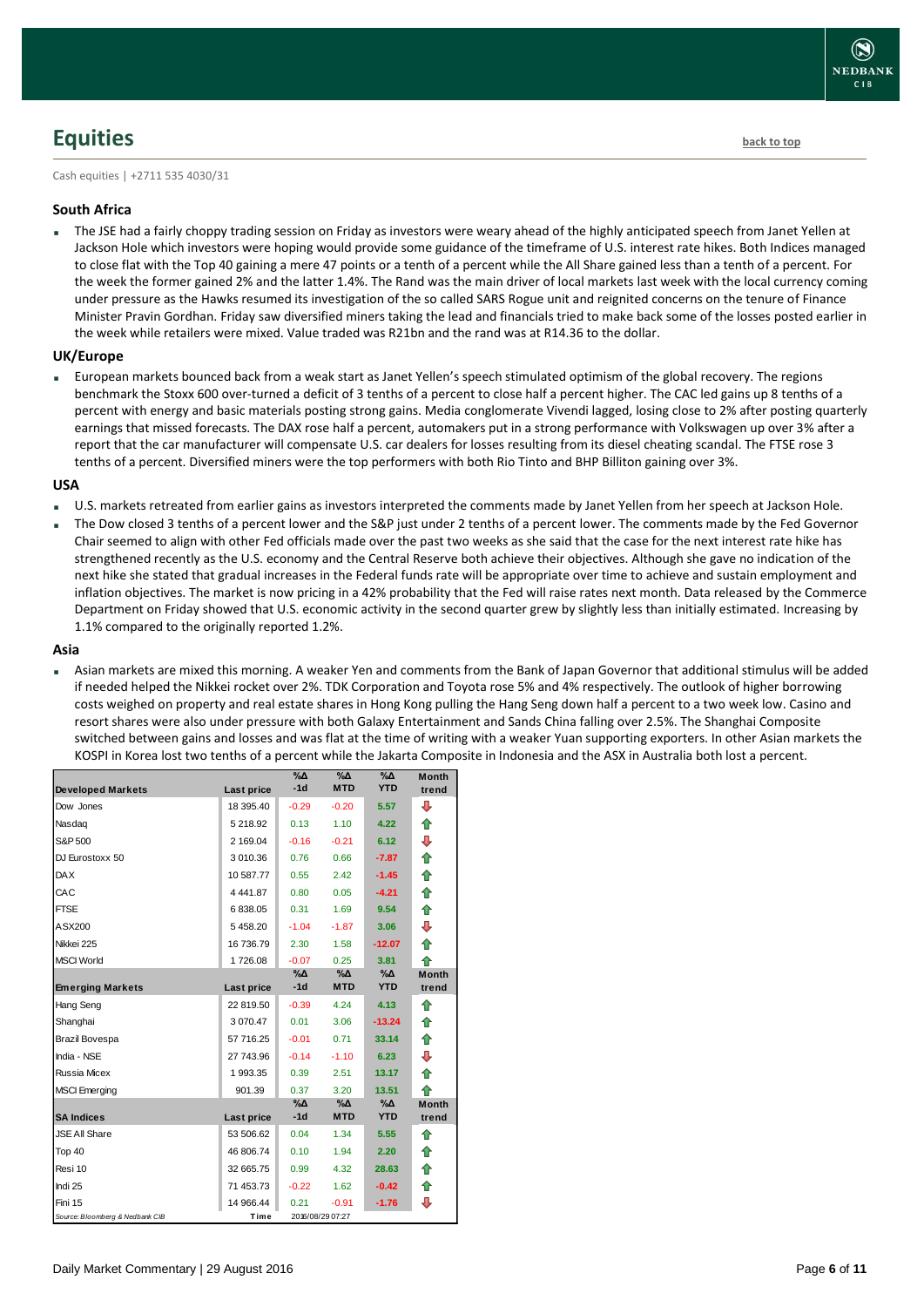### <span id="page-6-0"></span>**Economics [back to top](#page-0-0)**

Nedbank CIB Market Commentary | CIBMarketComm@Nedbank.co.za | +27 11 295 5430

#### **UK**

- UK Q2 preliminary GDP data was confirmed at 0.6%  $q/q$ , from 0.4% in Q1, in line with forecasts. Annualised GDP growth rose to 2.2%  $y/y$ , from 2% in Q1, in line with expectations.
- Private consumption growth rose to 0.9%  $q/q$ , from 0.7% previously. Employee compensation rose 1.6%  $q/q$ , while GDP per capita increased by 0.4% in Q2 – both of these metrics reflective of an upbeat labour market ahead of the Brexit vote, spurring consumer spending. Gross fixed capital formation growth was significantly higher at 1.4% q/q, vs. -0.1% in Q1. Capital formation was lifted by both fixed investment and business investment. General government spending declined in the second quarter while net exports deteriorated on the back of a sharp increase in imports.
- Among the sectors, manufacturing and utilities contributed positively to GDP growth, however the services sector contribution was significantly higher, driven by finance and leisure. The construction, agriculture and mining sectors remained downbeat in Q2.

**Synopsis**: **Note the above data was not affected by the Brexit vote, hence we see consumer and business spending upbeat in Q2. However, given the recent slowdown in employment and investment, combined with consumer's cautiousness regarding spending, we are likely to see economic growth edging lower in H2/2016. The BOE has indicated that the probability of a rate hike before year-end is high, hence ultraloose monetary policy in the form of greater asset purchases and lower interest rates are likely over the medium term.**

#### **Europe**

- M3 money supply in the Eurozone fell to 4.8% y/y in July, from 5.0% in June and expected. Growth in overnight deposits, short term deposits and market instruments declined. Repos in circulation slumped by 16.9% y/y, from -2.1% in June. In contrast, circulation of debt with 2-year maturities rose by 14.8% y/y, from 4% contraction in the previous month.
- Consumer credit growth edged lower in the Eurozone, as consumers in France, Greece, Italy and the Netherlands pared back credit usage. Despite negative deposit rates, unprecedented monetary stimulus and looser lending standards, consumer credit growth stands barely above 3% y/y, slowing significantly since January.
- Loan growth to non-financial corporates remained unchanged at 1.3% y/y in July. Sharp declines in corporate loan extension in Greece, Ireland, Italy and the Netherlands were offset by an increase in lending in Germany and France.

**Synopsis: The bias for monetary policy in the Eurozone is loose, with further rate cuts not being ruled out by the ECB. Inflation and growth metrics have deteriorated since the Brexit vote, hence the ECB has explicitly stated that it will do whatever it takes to stabilise the economy using monetary policy. Banks are likely to be penalised if they do not extend loans to consumers.**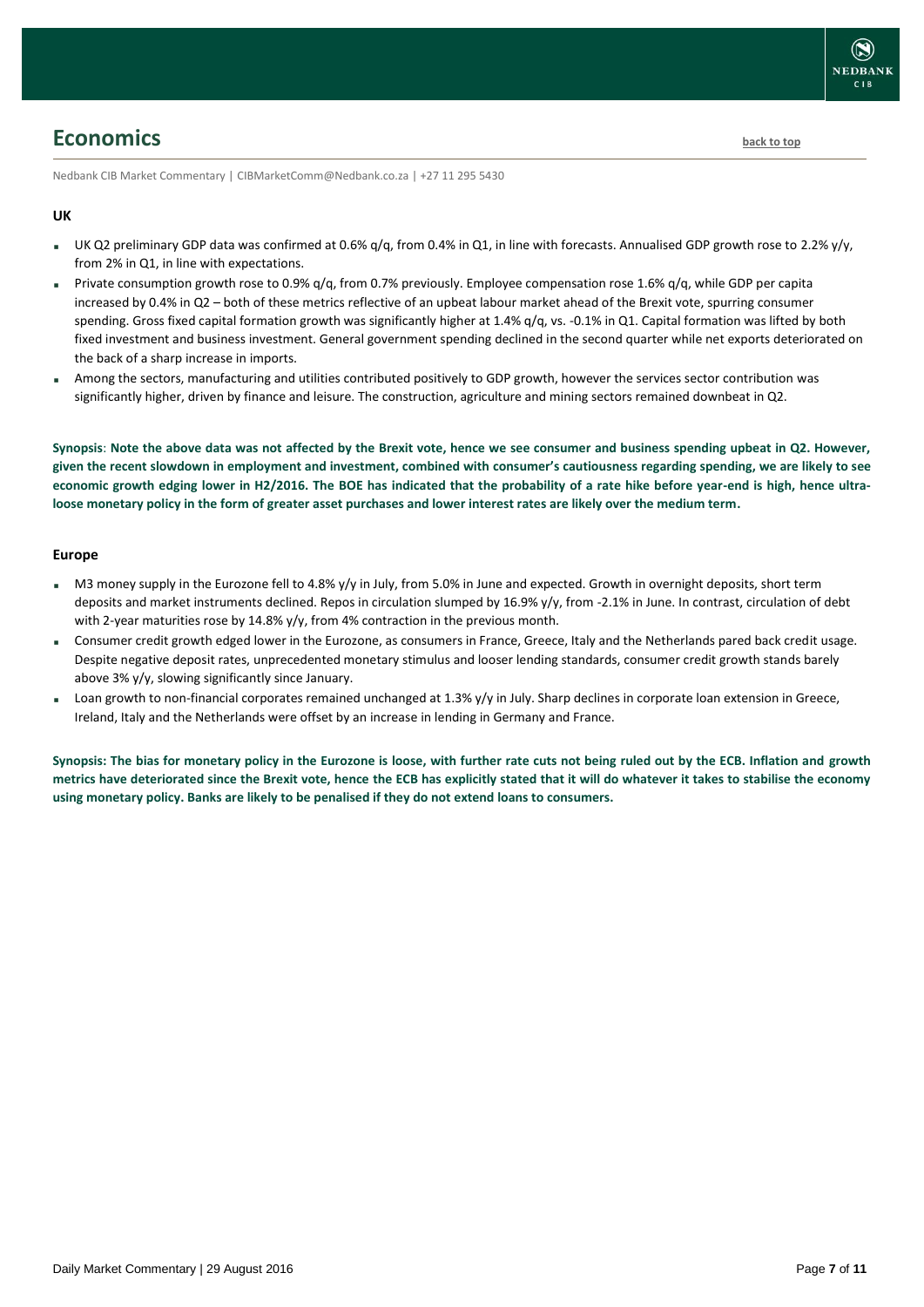# <span id="page-7-0"></span>**JSE performance [back to top](#page-0-0)**

Nedbank CIB Market Commentary | CIBMarketComm@Nedbank.co.za | +27 11 295 5430

| <b>Top40 constituents</b>             | Last price  | %Δ<br>$-1d$ | %Δ<br><b>MTD</b> | %Δ<br><b>YTD</b>  | Month<br>trend |
|---------------------------------------|-------------|-------------|------------------|-------------------|----------------|
| AGL: Anglo American Plc               | 159.27      | 1.73        | 4.09             | 130.86            | ⇑              |
| AMS: Anglo American Platinum Ltd      | 416.09      | 1.29        | $-5.43$          | 124.50            | ⊕              |
| ANG: Anglogold Ashanti Ltd            | 257.00      | 0.50        | -15.22           | 141.86            | ⊕              |
| APN: Aspen Pharmacare Holdings Lt     | 361.96      | 0.56        | $-3.48$          | 16.96             | ⇩              |
| BAT: Brait Se                         | 116.49      | $-0.43$     | $-5.82$          | $-29.62$          | ⇩              |
| <b>BGA: Barclays Africa Group Ltd</b> | 153.20      | $-0.15$     | $-0.19$          | 6.77              | ⇩              |
| BID: Bid Corp Ltd                     | 265.09      | $-1.64$     | 2.34             |                   | 合              |
| BIL: Bhp Billiton Plc                 | 200.24      | 2.01        | 15.42            | 15.12             | ⇑              |
| BTI: British American Tobacco Plc     | 894.00      | $-1.46$     | 1.34             | 2.39              | ⇑              |
| CCO: Capital & Counties Propertie     | 53.97       | $-0.90$     | 0.69             | $-47.35$          | ✿              |
| CFR : Financiere Richemont-Dep Rec    | 86.25       | $-0.98$     | 1.72             | $-22.72$          | ⇑              |
| CPI: Capitec Bank Holdings Ltd        | 599.54      | 1.62        | $-2.59$          | 11.32             | ⇩              |
| DSY: Discovery Ltd                    | 121.81      | 0.46        | $-2.54$          | $-8.38$           | ⇩              |
| FFA: Fortress Income Fund Ltd-A       | 16.50       | $-0.90$     | $-1.73$          | 2.61              | ⇩              |
| FFB: Fortress Income Fund Ltd         | 34.08       | $-0.79$     | $-6.63$          | $-2.15$           | ⇩              |
| <b>FSR: Firstrand Ltd</b>             | 46.60       | 0.17        | $-4.10$          | 9.98              | ⇩              |
| GRT : Grow thpoint Properties Ltd     | 25.90       | $-0.77$     | $-1.71$          | 11.49             | ⇩              |
| INL: Investec Ltd                     | 85.95       | $-1.00$     | 2.75             | -21.51            | ⇑              |
| INP: Investec Plc                     | 86.57       | $-1.22$     | 4.70             | $-21.36$          | 合              |
| <b>ITU: Intu Properties Plc</b>       | 58.70       | $-0.53$     | 6.38             | $-20.59$          | ⇑              |
| MEI: Mediclinic International Plc     | 194.19      | 0.15        | $-0.92$          | 1.99 <sub>1</sub> | ⇩              |
| MND: Mondi Ltd                        | 294.09      | $-0.06$     | 4.60             | -4.29             | ⇑              |
| MNP: Mondi Plc                        | 295.00      | $-0.31$     | 5.30             | $-4.38$           | ⇑              |
| MRP: Mr Price Group Ltd               | 220.00      | 1.72        | $-3.89$          | 10.00             | ⊕              |
| MTN: Mtn Group Ltd                    | 121.50      | 0.18        | $-13.39$         | $-8.57$           | ⇩              |
| NED: Nedbank Group Ltd                | 216.14      | 0.51        | 8.61             | 14.60             | ⇑              |
| NPN: Naspers Ltd-N Shs                | 2 3 8 7 .00 | 0.24        | 9.51             | 12.59             | ⇑              |
| NTC: Netcare Ltd                      | 33.00       | 1.16        | 2.64             | $-2.65$           | ⇑              |
| OML: Old Mutual Plc                   | 36.68       | $-0.08$     | $-5.10$          | $-11.51$          | ⇩              |
| RDF: Redefine Properties Ltd          | 11.30       | 0.44        | $-5.75$          | 16.49             | ⊕              |
| REI: Reinet Investments Sa-Dr         | 31.35       | $-0.98$     | 0.64             | -1.66             |                |
| REM: Remgro Ltd                       | 256.78      | 0.14        | $-1.31$          | 4.72              | ⊕              |
| RMH: Rmb Holdings Ltd                 | 60.49       | $-1.05$     | $-2.75$          | 8.78              | ⊕              |
| RMI: Rand Merchant Investment Hol     | 43.49       | 1.14        | $-1.83$          | 12.35             | ⇩              |
| SAB: Sabmiller Plc                    | 815.05      | $-0.71$     | 1.07             | $-13.16$          | ⇑              |
| SBK: Standard Bank Group Ltd          | 140.00      | 1.20        | 1.05             | 23.35             | ⇑              |
| SHP: Shoprite Holdings Ltd            | 195.00      | 0.00        | $-4.08$          | 36.12             | ⇩              |
| SLM: Sanlam Ltd                       | 65.22       | 2.05        | -0.28            | 7.73              | ⊕              |
| SNH: Steinhoff International H Nv     | 93.00       | 0.43        | 5.96             | 18.46             | ✿              |
| SOL: Sasol Ltd                        | 379.87      | 1.03        | 3.02             | $-9.43$           | 合              |
| TBS: Tiger Brands Ltd                 | 395.79      | $-0.08$     | 1.52             | 25.08             | 合              |
| VOD: Vodacom Group Ltd                | 154.78      | 0.89        | $-3.82$          | 1.56              | ⊕              |
| WHL: Woolw orths Holdings Ltd         | 84.75       | -2.60       | $-5.23$          | $-15.38$          | ⇩              |
| Source: Bloomberg & Nedbank CIB       | Time        |             | 2016/08/29 07:22 |                   |                |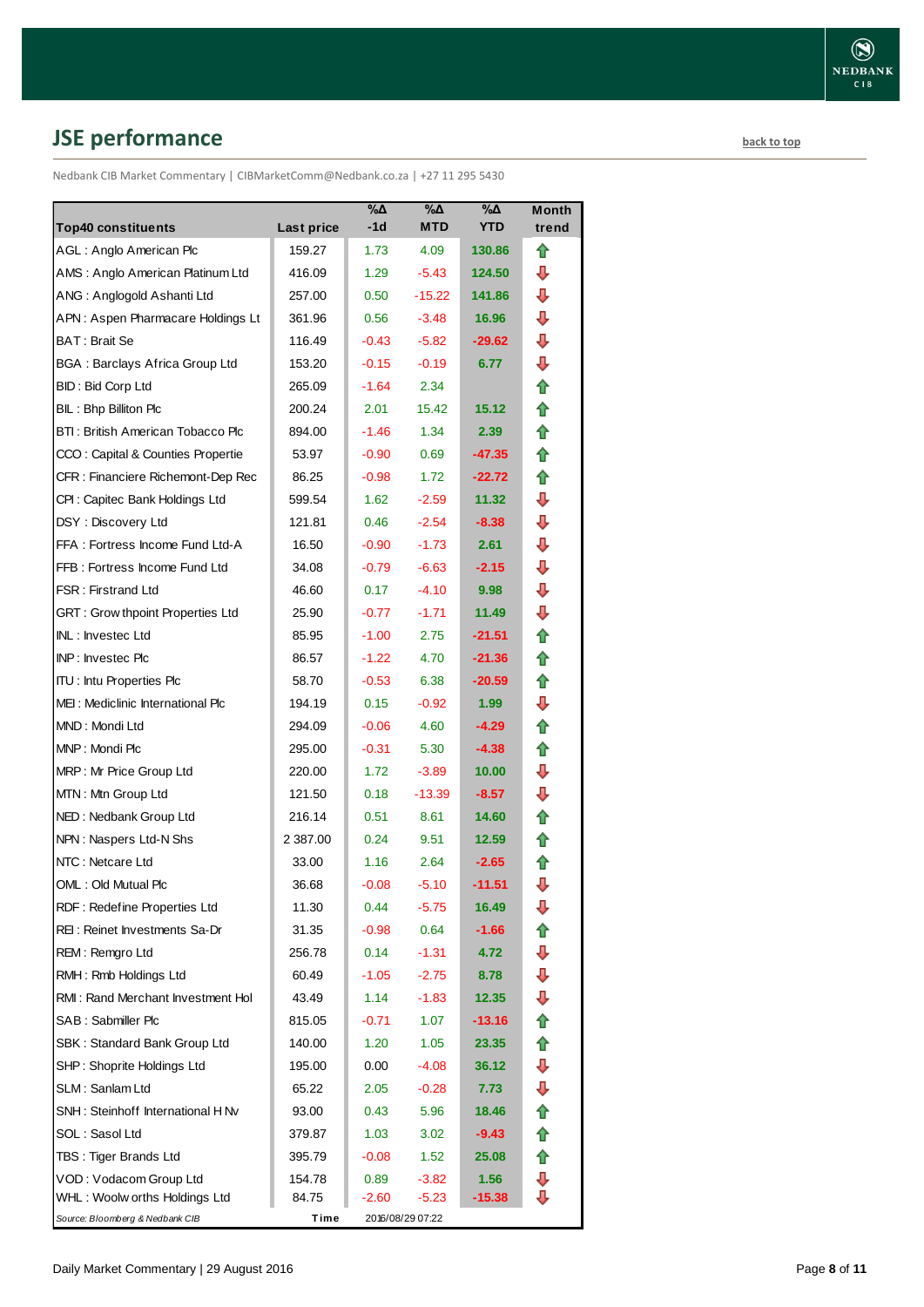# <span id="page-8-0"></span>**Last day to trade back to the contract of the contract of the contract of the contract of the contract of the contract of the contract of the contract of the contract of the contract of the contract of the contract of t**

Susan Correia | [Scorreia@Nedbankcapital.co.za](mailto:Scorreia@Nedbankcapital.co.za) | +27 11 295 8227

| Share code     | Share name                | Dividend / interest rate              |
|----------------|---------------------------|---------------------------------------|
| 30 August 2016 |                           |                                       |
| ACG            | Anchor Group Ltd          | dividend @ 17cps                      |
| ADR            | Adcorp Hidgs Ltd          | dividend @ 75cps                      |
| AFE            | <b>AECI Ltd</b>           | dividend $@$ 135cps                   |
| AWA            | Arrowhead Props Ltd       | dividend @ 20.875cps                  |
| BIL            | BHP Billiton plc          | dividend @ USD0.14                    |
| ILU            | Indluplace Props Ltd      | dividend $\omega$ 23.25351cps         |
| LBH            | Liberty Hldgs Ltd         | dividend @ 276cps                     |
| <b>NEWGBP</b>  | Newwave GBP               | interest $@$ 1cpu                     |
| <b>NEWUSD</b>  | Newwave USD               | interest $@$ 1cpu                     |
| <b>NVS</b>     | Novus Hidgs Ltd           | dividend @ 70cps                      |
| <b>PPC</b>     | PPC Ltd                   | Rights Offer: 160.06486: 100 @ 400cps |
| <b>RES</b>     | <b>Resilient Reit Ltd</b> | dividend $@$ 256.27cps                |

*Source: JSE*

## <span id="page-8-1"></span>**Economic calendar [back to top](#page-0-0) back to top**

Nedbank CIB Market Commentary | CIBMarketComm@Nedbank.co.za | +27 11 295 5430

| <b>Time</b> | Country   | Event                             | Period          | Survey    | Actual                   | Prior     | <b>Revised</b>                                      |
|-------------|-----------|-----------------------------------|-----------------|-----------|--------------------------|-----------|-----------------------------------------------------|
| 26-Aug      |           |                                   |                 |           |                          |           |                                                     |
| 01:30       | JN        | Natl CPI YoY                      | Jul             | $-0.40%$  | $-0.40%$                 | $-0.40%$  | $\overline{\phantom{a}}$                            |
| 08:00       | GE        | <b>GfK Consumer Confidence</b>    | Sep             | 10        | 10.2                     | 10        | $\overline{\phantom{a}}$                            |
| 10:00       | EC        | M3 Money Supply YoY               | Jul             | 5.00%     | 4.80%                    | 5.00%     |                                                     |
| 10:30       | UK        | GDP QoQ                           | 2Q P            | 0.60%     | 0.60%                    | 0.60%     |                                                     |
| 10:30       | UK        | <b>GDP YoY</b>                    | 2Q P            | 2.20%     | 2.20%                    | 2.20%     |                                                     |
| 10:30       | UK        | Private Consumption QoQ           | 2Q P            | 0.80%     | 0.90%                    | 0.70%     | $\overline{\phantom{a}}$                            |
| 10:30       | UK        | Government Spending QoQ           | 2Q P            | 0.30%     | $-0.20%$                 | 0.50%     | $\hspace{0.05cm} -\hspace{0.05cm} -\hspace{0.05cm}$ |
| 10:30       | UK        | Gross Fixed Capital Formation QoQ | 2Q <sub>P</sub> | 0.40%     | 1.40%                    | $-0.10%$  | $\overline{\phantom{a}}$                            |
| 14:30       | US        | Advance Goods Trade Balance       | Jul             | $-563.0b$ | $-$ \$59.3b              | $-563.3b$ | $-564.5b$                                           |
| 14:30       | US        | Wholesale Inventories MoM         | Jul P           | 0.10%     | 0.00%                    | 0.30%     | 0.20%                                               |
| 14:30       | US        | GDP Annualized QoQ                | 2Q S            | 1.10%     | 1.10%                    | 1.20%     |                                                     |
| 14:30       | US        | <b>Personal Consumption</b>       | 2Q S            | 4.20%     | 4.20%                    | 4.20%     | $\qquad \qquad -$                                   |
| 14:30       | US        | <b>GDP Price Index</b>            | 2Q S            | 2.20%     | 2.20%                    | 2.20%     | $\hspace{0.05cm} -\hspace{0.05cm} -\hspace{0.05cm}$ |
| 14:30       | US        | Core PCE QoQ                      | 2Q S            | 1.70%     | 1.80%                    | 1.70%     | $\overline{\phantom{a}}$                            |
| 16:00       | US        | U. of Mich. Sentiment             | Aug F           | 90.8      | --                       | 90.4      | $\overline{\phantom{a}}$                            |
| 29-Aug      |           |                                   |                 |           |                          |           |                                                     |
| 14:30       | US        | Personal Income                   | Jul             | 0.40%     | --                       | 0.20%     | --                                                  |
| 14:30       | US        | Personal Spending                 | Jul             | 0.30%     | $-$                      | 0.40%     |                                                     |
| 14:30       | US        | PCE Deflator YoY                  | Jul             | 0.80%     | --                       | 0.90%     | --                                                  |
| 16:30       | US        | Dallas Fed Manf. Activity         | Aug             | $-3$      | $\overline{\phantom{a}}$ | $-1.3$    | $\hspace{0.05cm} -\hspace{0.05cm} -\hspace{0.05cm}$ |
| 03-Sep      | <b>GE</b> | <b>Retail Sales YoY</b>           | Jul             | 0.70%     | --                       | 2.70%     | $\overline{\phantom{a}}$                            |

*Source: Bloomberg*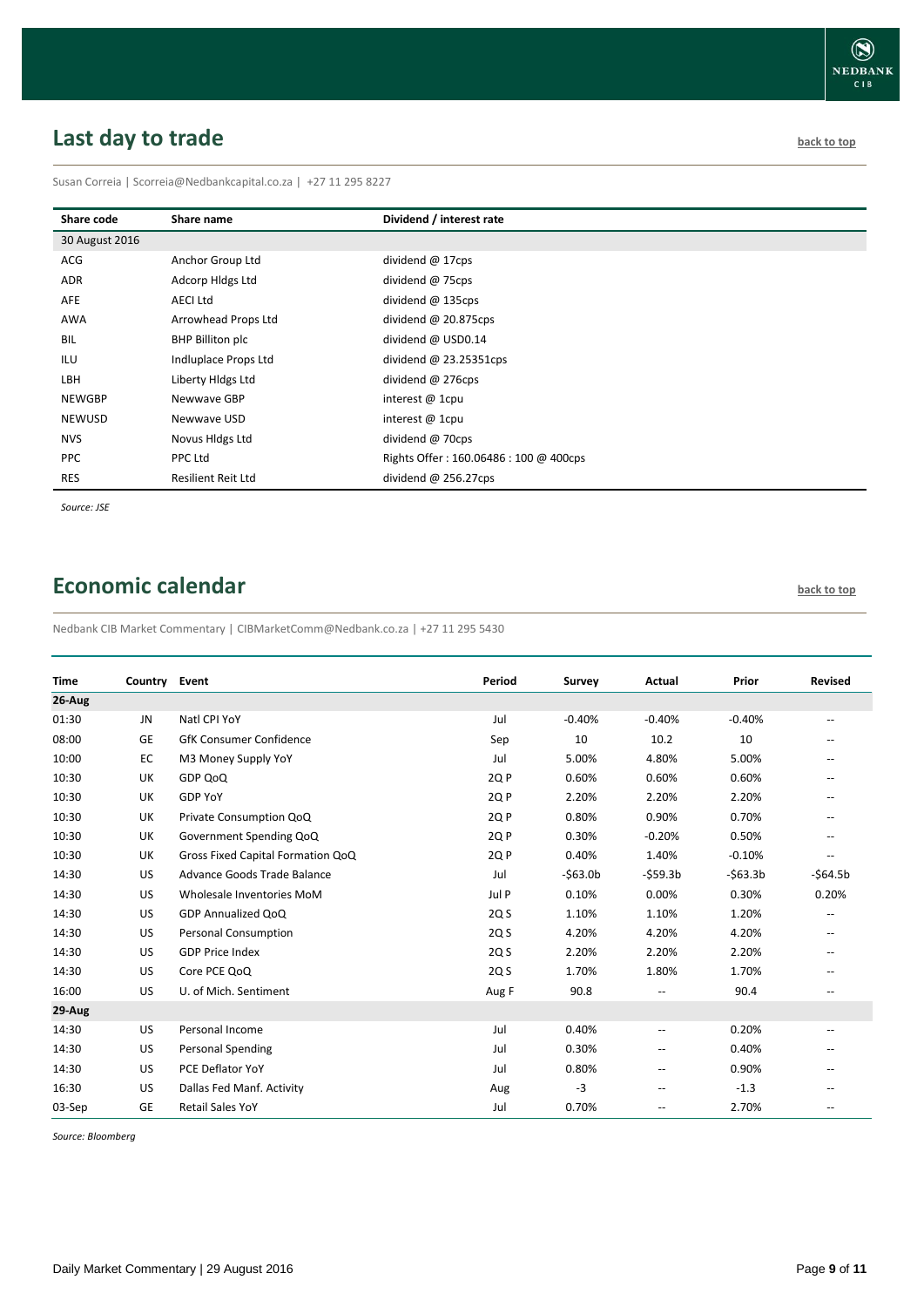### <span id="page-9-0"></span>**Contacts**

**Head: Strategic Research Mohammed Yaseen Nalla, CFA** (011) 295 5430

**ALM Portfolio Management** (011) 535 4042

**Equities Sales and Distribution** (011) 535 4030/31

**Forex Institutional Sales Desk** (011) 535 4005

**Interest Rate Swaps & FRA's Trading** (011) 535 4004

**Money Market Institutional Sales Desk** (011) 535 4008

**Treasury: Economic Analyst Reezwana Sumad** (011) 294 1753

**Bond Trading** (011) 535 4021

**Forex Business Banking Sales Desk** (011) 535 4003

**Forex Retail Sales Desk** (011) 535 4020

**Money Market Business Banking Sales Desk** (011) 535 4006

**Non Soft & Soft Commodities Trading** (011) 535 4038

**Credit Derivatives**  (011) 535 4047

**Forex Corporate Sales Desk** JHB (011) 535 4002; DBN (031) 327 3000; CTN (021) 413 9300

**Inflation Trading** (011) 535 4026

**Money Market Corporate Sales Desk** JHB (011) 535 4007; DBN (031) 327 3000; CTN (021) 413 9300

**Preference shares desk** (011) 535 4072